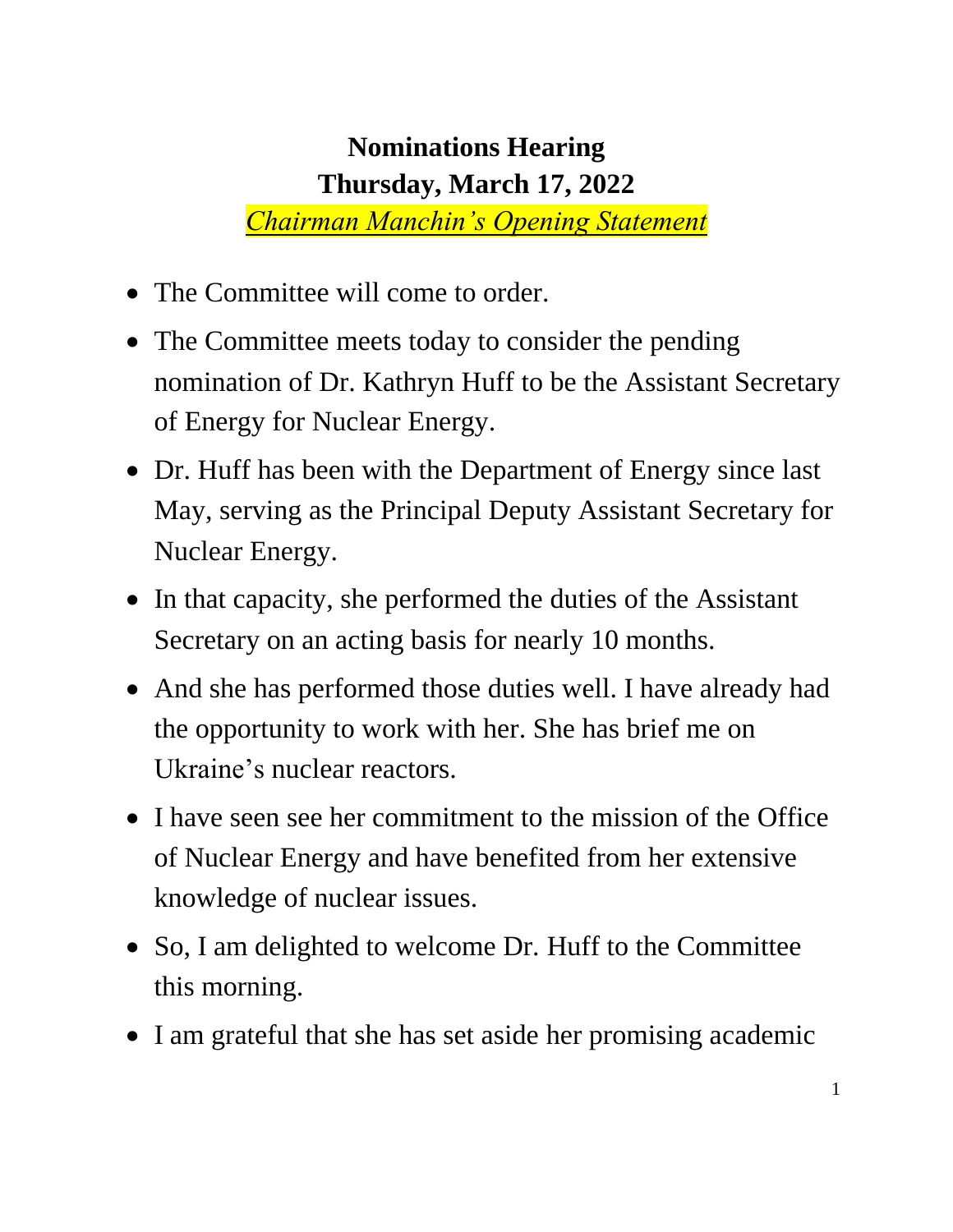career to serve in this important public position.

- Nearly 70 years ago, President Eisenhower addressed the United Nations on what became known as "Atoms for Peace."
- After reviewing the deadly threat that the nuclear arms race posed to "not only the peace, but the very life of the world," President Eisenhower called upon the nations of the world to strip the atom of "its military casing and adapt it to the arts of peace."
- He sought to apply nuclear power "to provide abundant" electrical energy" to the world, to serve, in his words, "the needs rather than the fears of the world."
- Eisenhower's Atoms for Peace speech opened the door to our own nuclear power program and our support for nuclear power programs in dozens of other nations throughout the world.
- On the one hand, our nuclear power program has been an amazing success.
- Nuclear power generates roughly 20 percent of the nation's electricity—cleanly, safely, affordably, and reliably.
- But on the other hand, our nuclear program is in decline, and has been for some time.
- After peaking 10 years ago with 104 operating reactors, our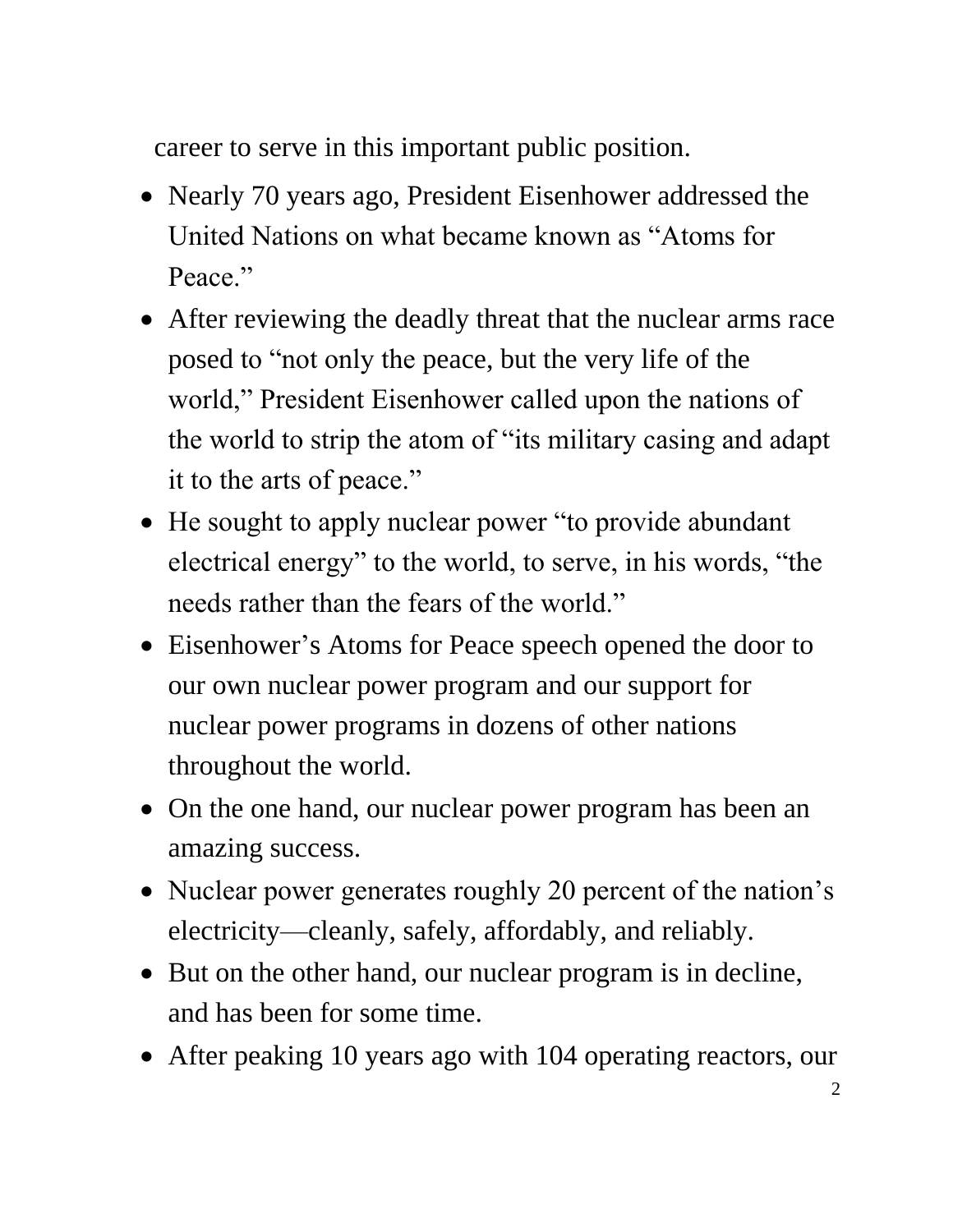nuclear fleet is now down to 93 operating reactors. Most reactors are over 40 years old.

- Only two new nuclear power plants have been built and come on line since the Three Mile Island accident over 40 years ago, and only two more are still under construction.
- Nuclear power plants cost too much and take too long to build.
- The existing technology is too demanding and too unforgiving.
- We still haven't found a solution to the nuclear waste problem.
- But we cannot afford to give up on nuclear power. We cannot meet our climate goals and meet our energy needs without it.
- We cannot afford to eliminate our existing fleet of nuclear reactors. But they will not last forever, and must be replaced by new, safer, and more affordable reactor designs.
- It will be Dr. Huff's job to help preserve the existing fleet of nuclear power plants and keep them operating as long as they safely can, but also to develop and deploy the next generation of advanced reactor technologies needed to power the nation well into the 21<sup>st</sup> century.